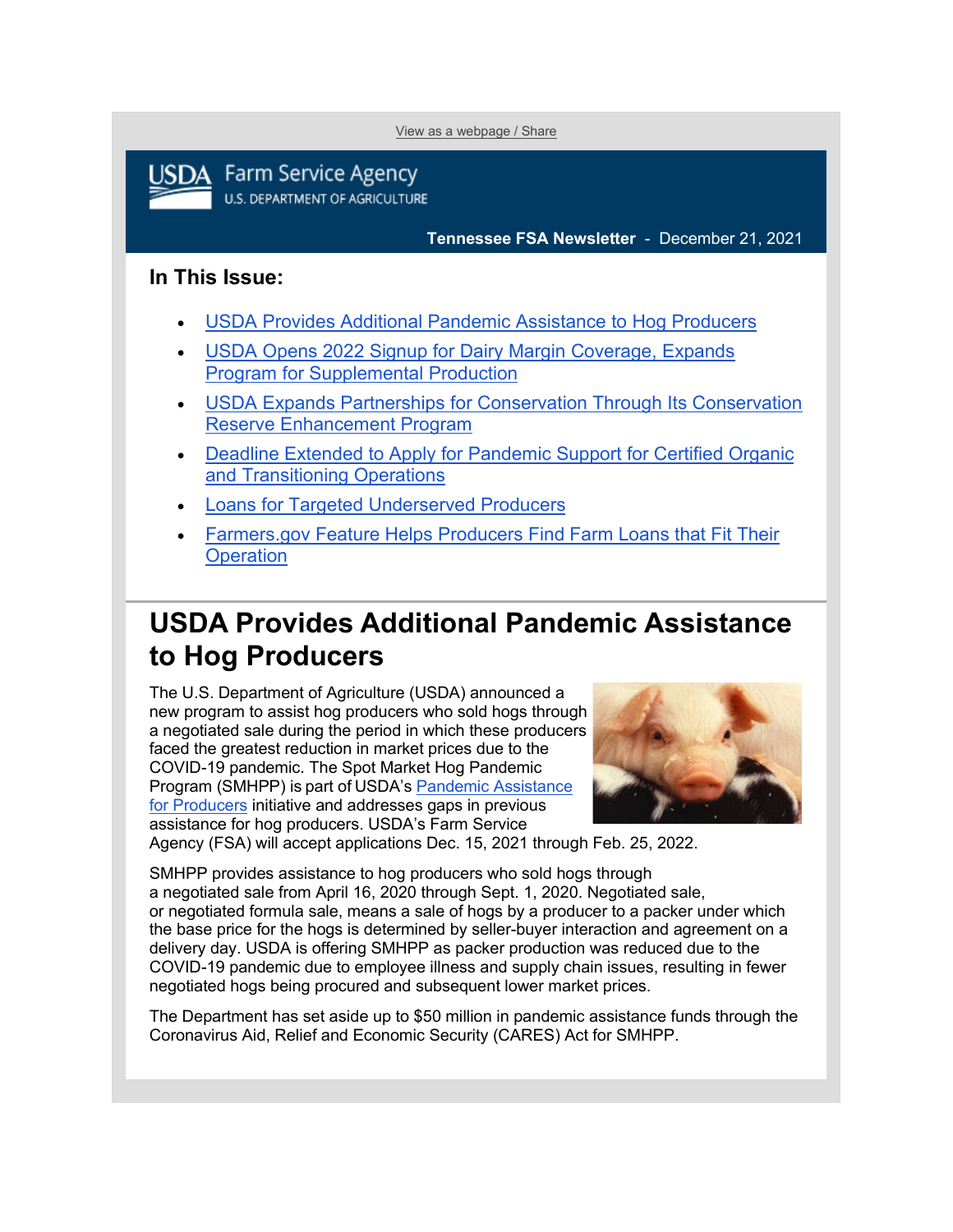#### **SMHPP Program Details**

Eligible hogs include hogs sold through a negotiated sale by producers between April 16, 2020, and Sept. 1, 2020. To be eligible, the producer must be a person or legal entity who has ownership in the hogs and whose production facilities are located in the United States, including U.S. territories. Contract producers, federal, state and local governments, including public schools and packers are not eligible for SMHPP. 

SMHPP payments will be calculated by multiplying the number of head of eligible hogs, not to exceed 10,000 head, by the payment rate of \$54 per head. FSA will issue payments to eligible hog producers as applications are received and approved.

#### **Applying for Assistance**

Eligible hog producers can apply for SMHPP starting Dec. 15, 2021, by completing the FSA-940, Spot Market Hog Pandemic Program application. Additional documentation may be required. Visit [farmers.gov/smhpp](http://www.farmers.gov/smhpp?utm_medium=email&utm_source=govdelivery) for a copy of the Notice of Funds Availability, information on applicant eligibility and more information on how to apply. 

Applications can be submitted to the FSA office at any USDA Service Center nationwide by mail, fax, hand delivery or via electronic means. To find your local FSA office, visit [farmers.gov/service-locator.](http://www.farmers.gov/service-locator?utm_medium=email&utm_source=govdelivery) Hog producers can also call 877-508-8364 to speak directly with a USDA employee ready to offer assistance.

# <span id="page-1-0"></span>**USDA Opens 2022 Signup for Dairy Margin Coverage, Expands Program for Supplemental Production**

USDA opened signup for the Dairy Margin Coverage (DMC) Program and expanded the program to allow dairy producers to better protect their operations by enrolling supplemental production. This signup period – which runs from Dec. 13, 2021 to Feb. 18, 2022 – enables producers to get coverage through this important safety-net program for another year as well as get additional assistance through the new Supplemental DMC. To determine the appropriate level of DMC coverage for a specific dairy operation, producers can use the [online dairy decision tool.](https://gcc02.safelinks.protection.outlook.com/?url=https%3A%2F%2Fdmc.dairymarkets.org%2F%3Futm_medium%3Demail%26utm_source%3Dgovdelivery&data=04%7C01%7C%7C0468dc09491243542bcd08d9c4bf64e6%7Ced5b36e701ee4ebc867ee03cfa0d4697%7C0%7C0%7C637757148861057409%7CUnknown%7CTWFpbGZsb3d8eyJWIjoiMC4wLjAwMDAiLCJQIjoiV2luMzIiLCJBTiI6Ik1haWwiLCJXVCI6Mn0%3D%7C3000&sdata=%2BRB2e5WXU%2FAO3x5w%2BRyj7td2yn3azSRRHtOdCyREFwA%3D&reserved=0)

# <span id="page-1-1"></span>**USDA Expands Partnerships for Conservation Through Its Conservation Reserve Enhancement Program**



The U.S. Department of Agriculture (USDA) is leveraging its authorities under the [Conservation Reserve Enhancement](https://gcc02.safelinks.protection.outlook.com/?url=https%3A%2F%2Fwww.fsa.usda.gov%2Fprograms-and-services%2Fconservation-programs%2Fconservation-reserve-enhancement%2Findex%3Futm_medium%3Demail%26utm_source%3Dgovdelivery&data=04%7C01%7C%7C0468dc09491243542bcd08d9c4bf64e6%7Ced5b36e701ee4ebc867ee03cfa0d4697%7C0%7C0%7C637757148861067364%7CUnknown%7CTWFpbGZsb3d8eyJWIjoiMC4wLjAwMDAiLCJQIjoiV2luMzIiLCJBTiI6Ik1haWwiLCJXVCI6Mn0%3D%7C3000&sdata=hgmFxOH%2Ftgg7StOiElddcc%2FTgqQiHcgMtrlEPqDBTYg%3D&reserved=0)  **[Program](https://gcc02.safelinks.protection.outlook.com/?url=https%3A%2F%2Fwww.fsa.usda.gov%2Fprograms-and-services%2Fconservation-programs%2Fconservation-reserve-enhancement%2Findex%3Futm_medium%3Demail%26utm_source%3Dgovdelivery&data=04%7C01%7C%7C0468dc09491243542bcd08d9c4bf64e6%7Ced5b36e701ee4ebc867ee03cfa0d4697%7C0%7C0%7C637757148861067364%7CUnknown%7CTWFpbGZsb3d8eyJWIjoiMC4wLjAwMDAiLCJQIjoiV2luMzIiLCJBTiI6Ik1haWwiLCJXVCI6Mn0%3D%7C3000&sdata=hgmFxOH%2Ftgg7StOiElddcc%2FTgqQiHcgMtrlEPqDBTYg%3D&reserved=0)** (CREP) to bring in new types of partners and ultimately expand opportunities in voluntary conservation for the Nation's agricultural producers and private landowners. In direct response to feedback from state agencies, Tribes, non-profits and other groups, USDA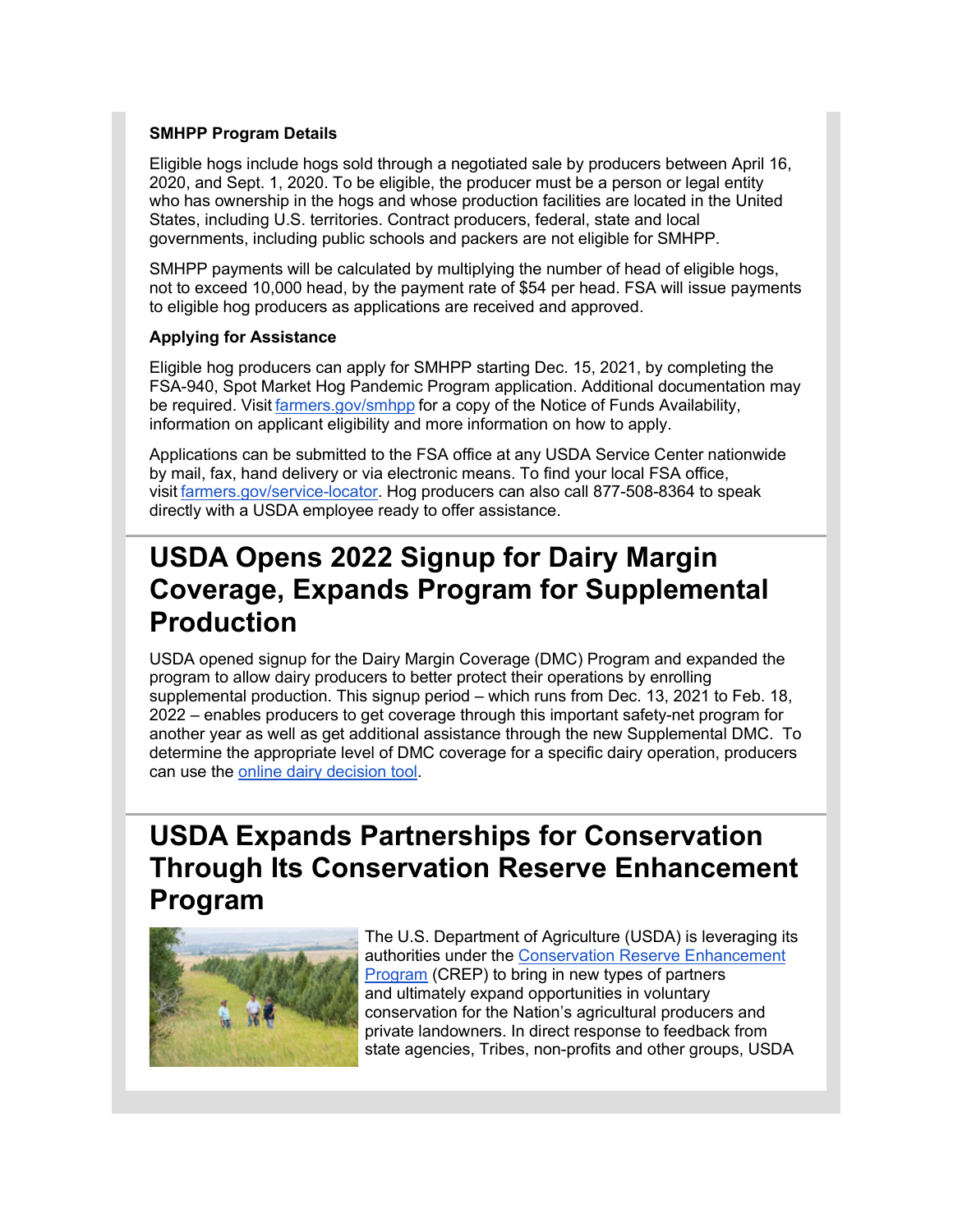has updated CREP's rule regarding matching fund requirements, and invested in additional staff to work directly with partners for streamlined, partner-driven conservation efforts. 

CREP is part of the Conservation Reserve Program (CRP) and enables USDA's Commodity Credit Corporation (CCC), through Farm Service Agency (FSA), and partners to co-invest in partner-led projects. CREP also plays an important role in USDA's broader climate change strategy, bringing together producers, landowners and partners for climate-smart land management.

#### **Matching Funds**

A Dec. 6, 2019, rule required that 50% of matching funds from partners be in the form of direct payments, which made it more difficult for diverse types of groups to participate as partners in CREP. With this rule change, partners can now provide their negotiated level of matching funds in the form of cash, inkind contributions, or technical assistance. This change allows for greater flexibility and opportunity for additional partners to participate in the program.

This change was enacted through a [Dec. 13, 2021 rule](https://gcc02.safelinks.protection.outlook.com/?url=https%3A%2F%2Fwww.federalregister.gov%2Fdocuments%2F2021%2F12%2F13%2F2021-26827%2Fsupplemental-dairy-margin-coverage-payment-conservation-reserve-program-dairy-indemnity-payment%3Futm_medium%3Demail%26utm_source%3Dgovdelivery&data=04%7C01%7C%7C0468dc09491243542bcd08d9c4bf64e6%7Ced5b36e701ee4ebc867ee03cfa0d4697%7C0%7C0%7C637757148861067364%7CUnknown%7CTWFpbGZsb3d8eyJWIjoiMC4wLjAwMDAiLCJQIjoiV2luMzIiLCJBTiI6Ik1haWwiLCJXVCI6Mn0%3D%7C3000&sdata=eZbs9IGugCCS8RU92D92AeI3MStcxLq%2Fh28ap6nNz48%3D&reserved=0) in the *Federal Register.*

The rule also updated policy to now provide a full annual rental rate to producers who are impacted by state, Tribal or local laws, ordinances and regulations that require a resource conserving or environmental protection measure. The previous rule reduced the rental payment made to producers who were covered by such laws.

#### **Additional Capacity to Support Partners and Producers**

In order to implement these changes, FSA has hired three new CREP staff members, using a regional approach to work closely with potential and existing partners and expand program availability. The team members include:

- **Evelyn Whitesides**, focusing on Alabama, Connecticut, Delaware, Florida, Georgia, Kentucky Maine, Maryland, Massachusetts, Mississippi, New Hampshire, New Jersey, New York, North Carolina, Ohio, Pennsylvania, Rhode Island, South Carolina, Tennessee, Vermont, Virginia, West Virginia and Caribbean Region (Puerto Rico and Virgin Islands).
- **Kim Martin**, focusing on Arkansas, Illinois, Indiana, Iowa, Kansas, Louisiana, Michigan, Minnesota, Missouri, Nebraska, North Dakota, Oklahoma, South Dakota, Texas and Wisconsin.
- **Patrick Lewis**, focusing on Alaska, Arizona, California, Colorado, Hawaii, Idaho, Montana, Nevada, New Mexico, Oregon, Pacific Basin, Utah, Washington and Wyoming.

These investments in CREP staffing build on other recent outreach and education efforts by FSA, including a [\\$4.7 million investment announced](https://gcc02.safelinks.protection.outlook.com/?url=https%3A%2F%2Fwww.fsa.usda.gov%2Fnews-room%2Fnews-releases%2F2021%2Fusda-invests-4-7-million-to-provide-outreach-and-technical-assistance-to-historically-underserved-farmers-and-ranchers%3Futm_medium%3Demail%26utm_source%3Dgovdelivery&data=04%7C01%7C%7C0468dc09491243542bcd08d9c4bf64e6%7Ced5b36e701ee4ebc867ee03cfa0d4697%7C0%7C0%7C637757148861077322%7CUnknown%7CTWFpbGZsb3d8eyJWIjoiMC4wLjAwMDAiLCJQIjoiV2luMzIiLCJBTiI6Ik1haWwiLCJXVCI6Mn0%3D%7C3000&sdata=7ue9EOCp8T9Fj8KtSE17IUn5FHjFBOLzVHmc%2Bg%2Bxd3g%3D&reserved=0) this year to establish partnerships with organizations to provide outreach and technical assistance to historically underserved farmers and ranchers on a variety of CCC and FSA programs, including conservation programs.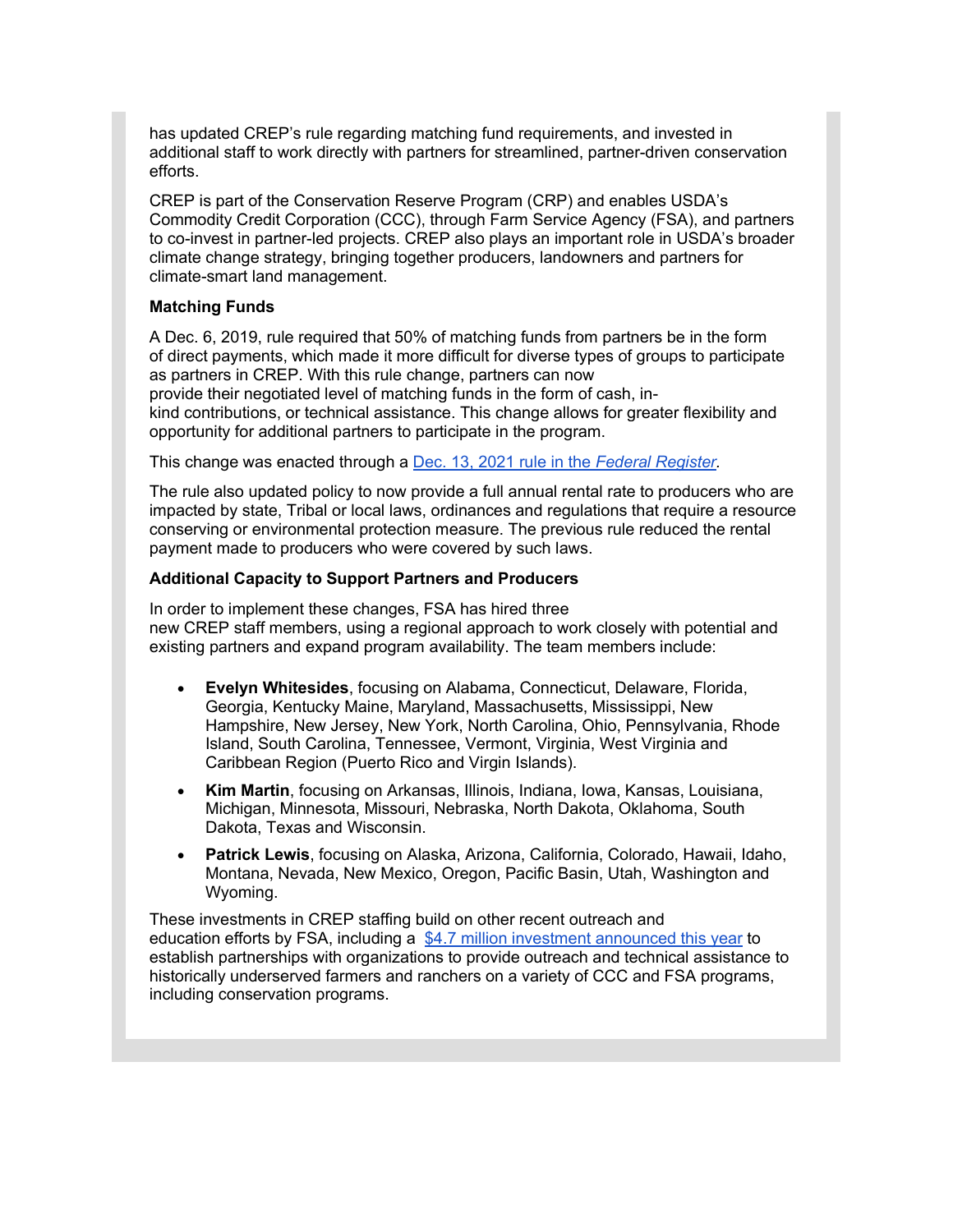Currently, all CREP partners are States; however, FSA is strongly encouraging Tribes and non-governmental organizations to consider partnerships. This program is a great vehicle for their conservation-focused efforts.

#### **About CREP**

Currently, CREP has 34 projects in 26 states. In total, more than 860,000 acres are enrolled in CREP.

Eligible partners include States, Tribal groups, and non-governmental organizations. Potential partners interested in CREP should contact their FSA [State](https://gcc02.safelinks.protection.outlook.com/?url=https%3A%2F%2Fwww.fsa.usda.gov%2Fstate-offices%2Findex%3Futm_medium%3Demail%26utm_source%3Dgovdelivery&data=04%7C01%7C%7C0468dc09491243542bcd08d9c4bf64e6%7Ced5b36e701ee4ebc867ee03cfa0d4697%7C0%7C0%7C637757148861077322%7CUnknown%7CTWFpbGZsb3d8eyJWIjoiMC4wLjAwMDAiLCJQIjoiV2luMzIiLCJBTiI6Ik1haWwiLCJXVCI6Mn0%3D%7C3000&sdata=UWanHN%2FhDEmKERl8hv0G%2FI4Th4rwGUg%2Frx2MHIkVUDo%3D&reserved=0)  [Office](https://gcc02.safelinks.protection.outlook.com/?url=https%3A%2F%2Fwww.fsa.usda.gov%2Fstate-offices%2Findex%3Futm_medium%3Demail%26utm_source%3Dgovdelivery&data=04%7C01%7C%7C0468dc09491243542bcd08d9c4bf64e6%7Ced5b36e701ee4ebc867ee03cfa0d4697%7C0%7C0%7C637757148861077322%7CUnknown%7CTWFpbGZsb3d8eyJWIjoiMC4wLjAwMDAiLCJQIjoiV2luMzIiLCJBTiI6Ik1haWwiLCJXVCI6Mn0%3D%7C3000&sdata=UWanHN%2FhDEmKERl8hv0G%2FI4Th4rwGUg%2Frx2MHIkVUDo%3D&reserved=0) or one of the new CREP team members listed above.

#### **More Information**

Earlier this year, FSA rolled out a number of improvements to CRP, which included a larger emphasis on climate-smart agriculture through a new Climate-Smart Practice Incentive for CRP general and continuous signups. Learn more in our ["What's New with](https://gcc02.safelinks.protection.outlook.com/?url=https%3A%2F%2Fwww.fsa.usda.gov%2FAssets%2FUSDA-FSA-Public%2Fusdafiles%2FFactSheets%2Fcrp-whats-new-fact-sheet.pdf%3Futm_medium%3Demail%26utm_source%3Dgovdelivery&data=04%7C01%7C%7C0468dc09491243542bcd08d9c4bf64e6%7Ced5b36e701ee4ebc867ee03cfa0d4697%7C0%7C0%7C637757148861087275%7CUnknown%7CTWFpbGZsb3d8eyJWIjoiMC4wLjAwMDAiLCJQIjoiV2luMzIiLCJBTiI6Ik1haWwiLCJXVCI6Mn0%3D%7C3000&sdata=jWGU2CXgrGnWChiPX8r8MX13SO0b8wfK%2BRTIMTvg2Uk%3D&reserved=0)  [CRP" fact sheet.](https://gcc02.safelinks.protection.outlook.com/?url=https%3A%2F%2Fwww.fsa.usda.gov%2FAssets%2FUSDA-FSA-Public%2Fusdafiles%2FFactSheets%2Fcrp-whats-new-fact-sheet.pdf%3Futm_medium%3Demail%26utm_source%3Dgovdelivery&data=04%7C01%7C%7C0468dc09491243542bcd08d9c4bf64e6%7Ced5b36e701ee4ebc867ee03cfa0d4697%7C0%7C0%7C637757148861087275%7CUnknown%7CTWFpbGZsb3d8eyJWIjoiMC4wLjAwMDAiLCJQIjoiV2luMzIiLCJBTiI6Ik1haWwiLCJXVCI6Mn0%3D%7C3000&sdata=jWGU2CXgrGnWChiPX8r8MX13SO0b8wfK%2BRTIMTvg2Uk%3D&reserved=0) These updates to CREP build on FSA's larger effort to improve all components of CRP.

To learn about CREP and other CRP opportunities, producers and landowners should contact their [local USDA Service Center.](http://www.farmers.gov/service-locator?utm_medium=email&utm_source=govdelivery)

# <span id="page-3-0"></span>**Deadline Extended to Apply for Pandemic Support for Certified Organic and Transitioning Operations**

The U.S. Department of Agriculture (USDA) has extended the deadline for agricultural producers who are certified organic, or transitioning to organic, to apply for the Organic and Transitional Education and Certification Program (OTECP). This program provides pandemic assistance to cover certification and education expenses. The deadline to apply for 2020 and 2021 eligible expenses is now Feb. 4, 2022, rather than the original deadline of Jan. 7, 2022.



Signup for OTECP, administered by USDA's Farm Service Agency (FSA), began Nov. 8.

Certified operations and transitional operations may apply for OTECP for eligible expenses paid during the 2020, 2021 and 2022 fiscal years. Signup for the 2022 fiscal year will be announced at a later date.

For each year, OTECP covers 25% of a certified operation's eligible certification expenses, up to \$250 per certification category (crop, livestock, wild crop, handling and State Organic Program fee). This includes application fees, inspection fees, USDA organic certification costs, state organic program fees and more.

Crop and livestock operations transitioning to organic production may be eligible for 75% of a transitional operation's eligible expenses, up to \$750, for each year. This includes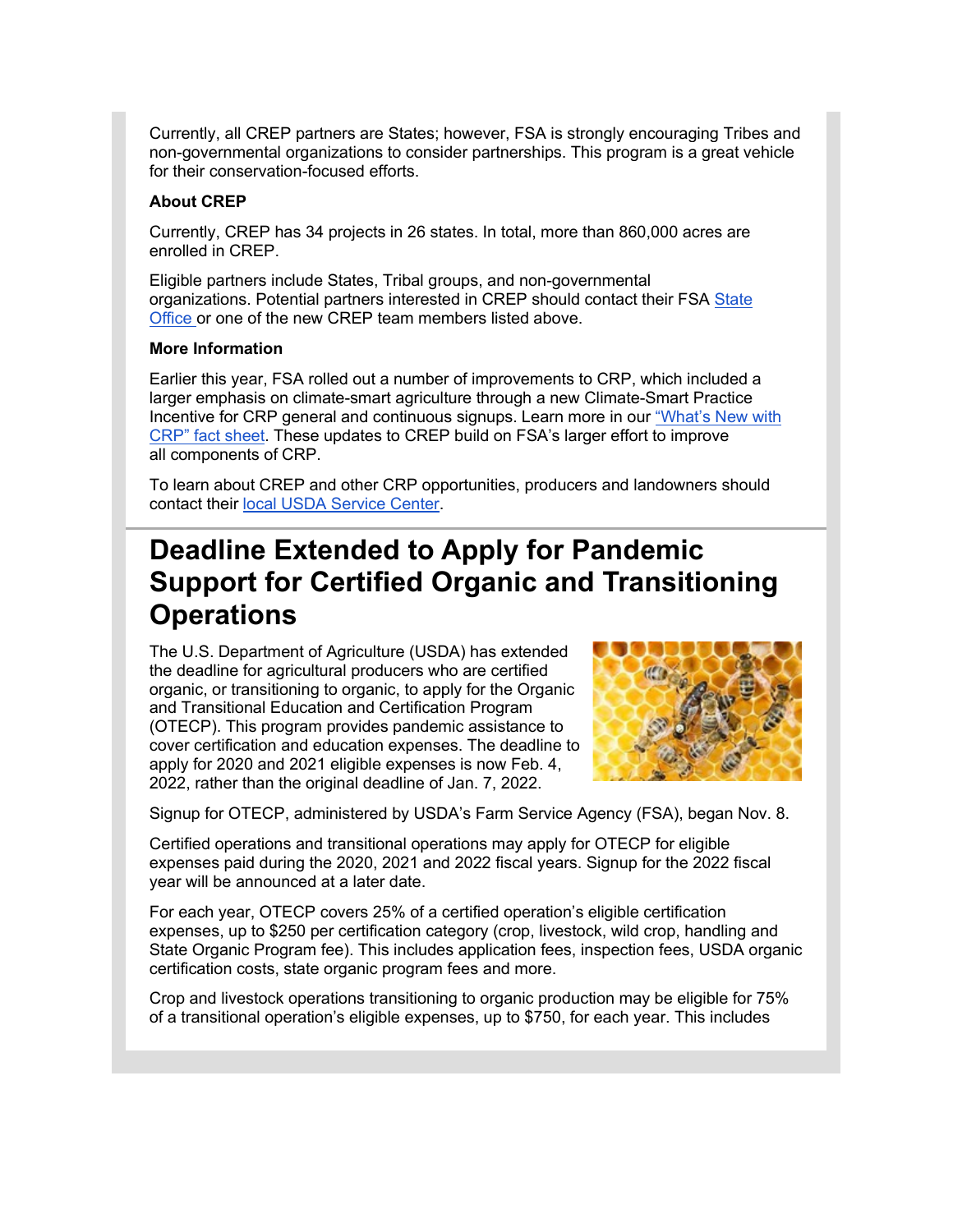fees charged by a certifying agent or consultant for pre-certification inspections and development of an organic system plan.

For both certified operations and transitional operations, OTECP covers 75% of the registration fees, up to \$200, per year, for educational events that include content related to organic production and handling in order to assist operations in increasing their knowledge of production and marketing practices that can improve their operations, increase resilience and expand available marketing opportunities. Additionally, both certified and transitional operations may be eligible for 75% of the expense of soil testing required under the National Organic Program (NOP) to document micronutrient deficiency, not to exceed \$100 per year.

Producers apply through their local FSA office and can also obtain one-on-one support with applications by calling 877-508-8364. The program application and additional information can be found at [farmers.gov/otecp.](http://www.farmers.gov/otecp?utm_medium=email&utm_source=govdelivery)

#### **Additional Organic Support**

OTECP builds upon USDA's [Organic Certification Cost Share Program \(OCCSP\)](https://gcc02.safelinks.protection.outlook.com/?url=https%3A%2F%2Fwww.fsa.usda.gov%2Fprograms-and-services%2Foccsp%2Findex%3Futm_medium%3Demail%26utm_source%3Dgovdelivery&data=04%7C01%7C%7C0468dc09491243542bcd08d9c4bf64e6%7Ced5b36e701ee4ebc867ee03cfa0d4697%7C0%7C0%7C637757148861087275%7CUnknown%7CTWFpbGZsb3d8eyJWIjoiMC4wLjAwMDAiLCJQIjoiV2luMzIiLCJBTiI6Ik1haWwiLCJXVCI6Mn0%3D%7C3000&sdata=MnG3lpQaM%2FsnqsJ6kO1eMpJzWI0un5LJD9MBZxnclg4%3D&reserved=0) which provides cost share assistance of 50%, up to a maximum of \$500 per scope, to producers and handlers of agricultural products who are obtaining or renewing their certification under the NOP. Although the application period for OCCSP ended Nov. 1, 2021, FSA will consider late-filed applications for those operations who still wish to apply.

Meanwhile, USDA's Risk Management Agency (RMA) recently [made improvements to](https://gcc02.safelinks.protection.outlook.com/?url=https%3A%2F%2Fwww.rma.usda.gov%2FNews-Room%2FPress%2FPress-Releases%2F2021-News%2FRMA-Makes-Improvements-to-Whole-Farm-Revenue-Protection%3Futm_medium%3Demail%26utm_source%3Dgovdelivery&data=04%7C01%7C%7C0468dc09491243542bcd08d9c4bf64e6%7Ced5b36e701ee4ebc867ee03cfa0d4697%7C0%7C0%7C637757148861087275%7CUnknown%7CTWFpbGZsb3d8eyJWIjoiMC4wLjAwMDAiLCJQIjoiV2luMzIiLCJBTiI6Ik1haWwiLCJXVCI6Mn0%3D%7C3000&sdata=FLC5qV7d2BdR%2B2mq%2FuC7ndIxxksu8AByl2H1XOoDauQ%3D&reserved=0)  [Whole-Farm Revenue Protection](https://gcc02.safelinks.protection.outlook.com/?url=https%3A%2F%2Fwww.rma.usda.gov%2FNews-Room%2FPress%2FPress-Releases%2F2021-News%2FRMA-Makes-Improvements-to-Whole-Farm-Revenue-Protection%3Futm_medium%3Demail%26utm_source%3Dgovdelivery&data=04%7C01%7C%7C0468dc09491243542bcd08d9c4bf64e6%7Ced5b36e701ee4ebc867ee03cfa0d4697%7C0%7C0%7C637757148861087275%7CUnknown%7CTWFpbGZsb3d8eyJWIjoiMC4wLjAwMDAiLCJQIjoiV2luMzIiLCJBTiI6Ik1haWwiLCJXVCI6Mn0%3D%7C3000&sdata=FLC5qV7d2BdR%2B2mq%2FuC7ndIxxksu8AByl2H1XOoDauQ%3D&reserved=0) to make it more flexible and accessible to organic producers.

To learn more about USDA's broader assistance for organic producers, visit [usda.gov/organic.](http://www.usda.gov/organic?utm_medium=email&utm_source=govdelivery)

## <span id="page-4-0"></span>**Loans for Targeted Underserved Producers**



The Farm Service Agency (FSA) has several loan programs to help you start or continue an agriculture production. Farm ownership and operating loans are available.

While all qualified producers are eligible to apply for these loan programs, FSA has provided priority funding for members of targeted underserved applicants.

A targeted underserved applicant is one of a group whose members have been subjected to racial, ethnic or gender prejudice because of his or her identity as members of the group without regard to his or her individual qualities.

For purposes of this program, targeted underserved groups are women, African Americans, American Indians, Alaskan Natives, Hispanics, Asian Americans and Pacific Islanders.

FSA loans are only available to applicants who meet all the eligibility requirements and are unable to obtain the needed credit elsewhere.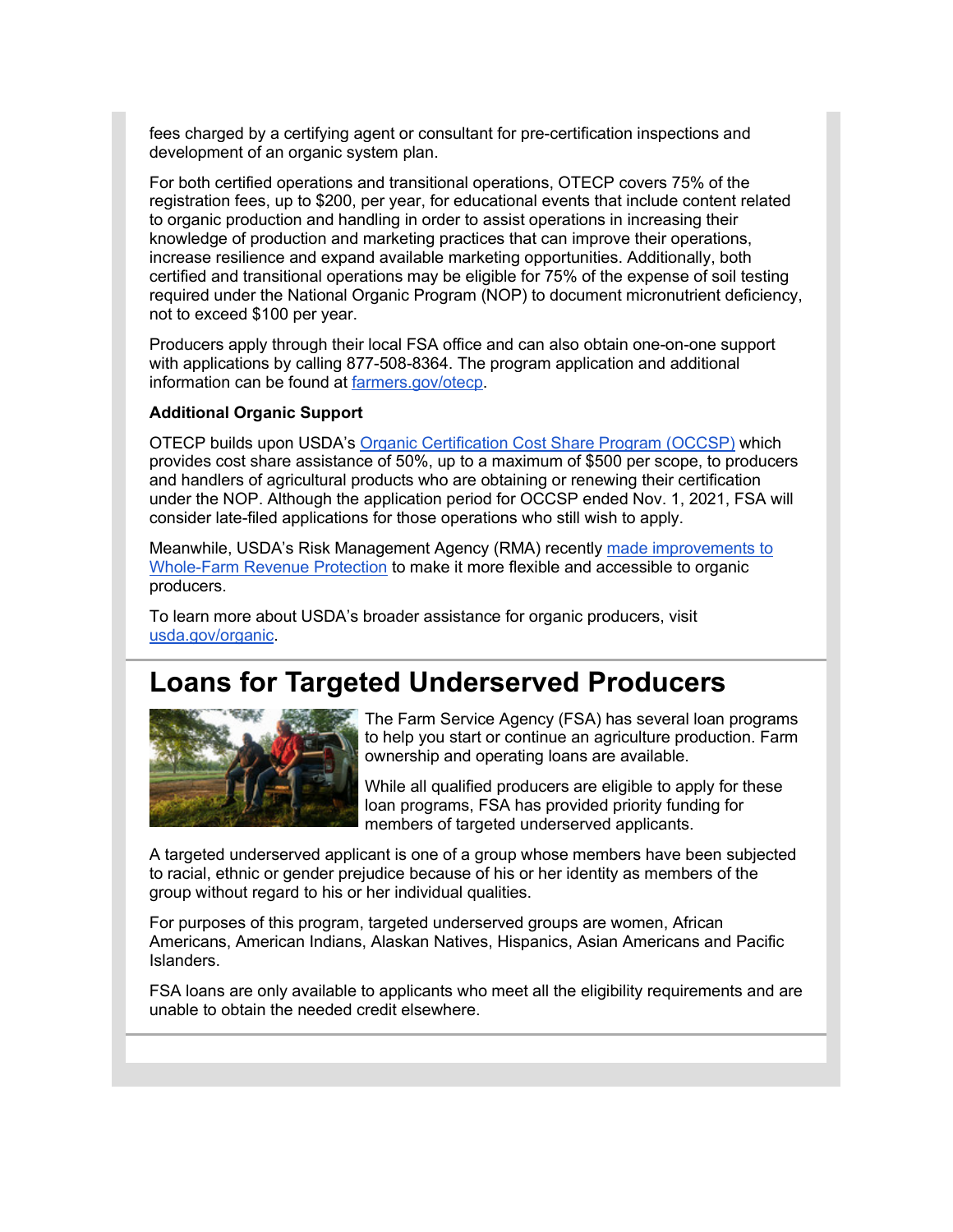# <span id="page-5-0"></span>**Farmers.gov Feature Helps Producers Find Farm Loans that Fit Their Operation**

Farmers and ranchers can use the *Farm Loan Discovery Tool* on farmers.gov to find information on USDA farm loans that may best fit their operations.

USDA's Farm Service Agency (FSA) offers a variety of loan options to help farmers finance their operations. From buying land to financing the purchase of equipment, FSA loans can help.



USDA conducted field research in eight states, gathering input from farmers and FSA farm loan staff to better understand their needs and challenges.

#### **How the Tool Works**

Farmers who are looking for financing options to operate a farm or buy land can answer a few simple questions about what they are looking to fund and how much money they need to borrow. After submitting their answers, farmers will receive information on farm loans that best fit their specific needs. The loan application and additional resources also will be provided.

Farmers can download application quick guides that outline what to expect from preparing an application to receiving a loan decision. There are four guides that cover loans to individuals, entities, and youth, as well as information on microloans. The guides include general eligibility requirements and a list of required forms and documentation for each type of loan. These guides can help farmers prepare before their first USDA service center visit with a loan officer.

Farmers can access the *Farm Loan Discovery Tool* by visiting [farmers.gov/fund](https://www.farmers.gov/fund?utm_medium=email&utm_source=govdelivery) and clicking the "Start" button. Follow the prompts and answer five simple questions to receive loan information that is applicable to your agricultural operation. The tool is built to run on any modern browser like Chrome, Edge, Firefox, or the Safari browser, and is fully functional on mobile devices. It does not work in Internet Explorer.

## **Tennessee Farm Service Agency**

579 U.S. Courthouse 801 Broadway Nashville, TN 37203

Phone: (615) 277-2600 Fax: (855) 494-7764

**Acting State Director**